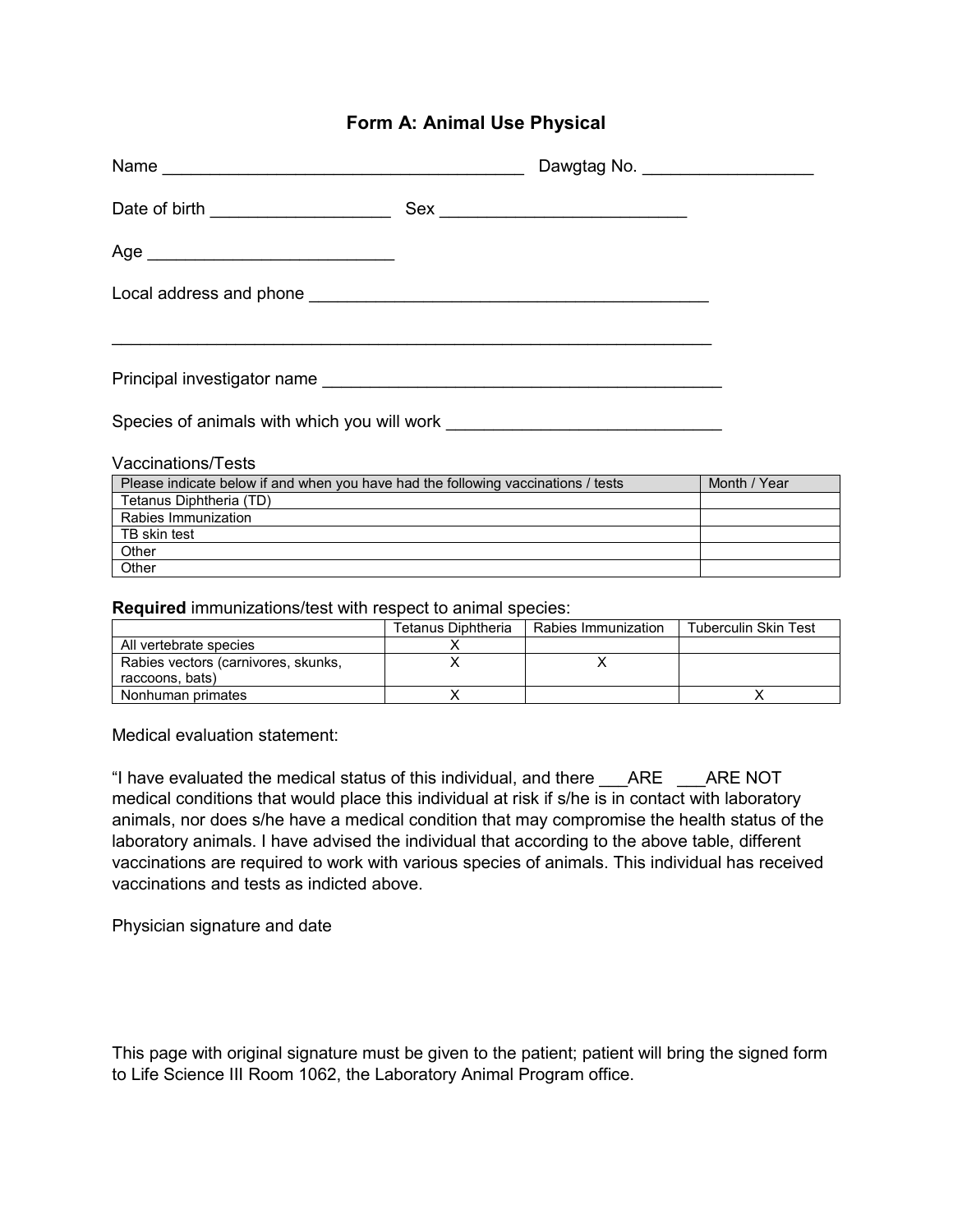Name: 2008. **Name:** 2008. **P.I.** 2008. **P.I.** 2008. **P.I.** 2008. **P.I.** 2008. **P.I.** 2008. **P.I.** 2008. **P.I.** 2008. **P.I.** 2008. **P.I.** 2008. **P.I.** 2008. **P.I.** 2008. **P.I.** 2008. **P.I.** 2008. **P.I.** 2008. **P.I.** 2008.

# **Risk Assessment for Animal Work**

#### **Note: if you don't know the answers to these questions, please consult your P.I. BEFORE you go to the Student Health Center for your physical.**

### **Species and Levels of Exposure**

For each species proposed for use, please check the box for one of the following levels of exposure:

Level 1: Enter areas where animals are used, but no animal contact

Level 2: No live animal procedures, but handles unpreserved animal tissue or samples; and/or handles, restrains, administer treatments or drugs, collect specimens from animal in the lab, vivarium, farms, or field for **LESS** than 4 hours per week

Level 3: Handles, restrains, administer treatments or drugs, collects specimens from animals, in the lab, vivarium, farms, or field for **MORE** than 4 hours per week

Level 4: Performs regular animal husbandry and/or surgery or other invasive procedures

|                     | Level of Exposure |                |   |   |
|---------------------|-------------------|----------------|---|---|
| <b>Species</b>      | $\mathbf{1}$      | $\overline{2}$ | 3 | 4 |
| Laboratory mice     |                   |                |   |   |
| Laboratory rats     |                   |                |   |   |
| Naked mole rats     |                   |                |   |   |
| Cats                |                   |                |   |   |
| Dogs                |                   |                |   |   |
| Ferrets             |                   |                |   |   |
| <b>Rabbits</b>      |                   |                |   |   |
| Guinea Pigs         |                   |                |   |   |
| <b>Hamsters</b>     |                   |                |   |   |
| Non-Human Primates  |                   |                |   |   |
| <b>Skunks</b>       |                   |                |   |   |
| <b>Armadillos</b>   |                   |                |   |   |
| Fish                |                   |                |   |   |
| Coyotes             |                   |                |   |   |
| Deer                |                   |                |   |   |
| Wild Mice/Wild Rats |                   |                |   |   |
| Amphibians          |                   |                |   |   |
| Reptiles            |                   |                |   |   |
| <b>Horses</b>       |                   |                |   |   |
| Cattle              |                   |                |   |   |
| Swine               |                   |                |   |   |
| Sheep               |                   |                |   |   |
| Goats               |                   |                |   |   |
| Chickens            |                   |                |   |   |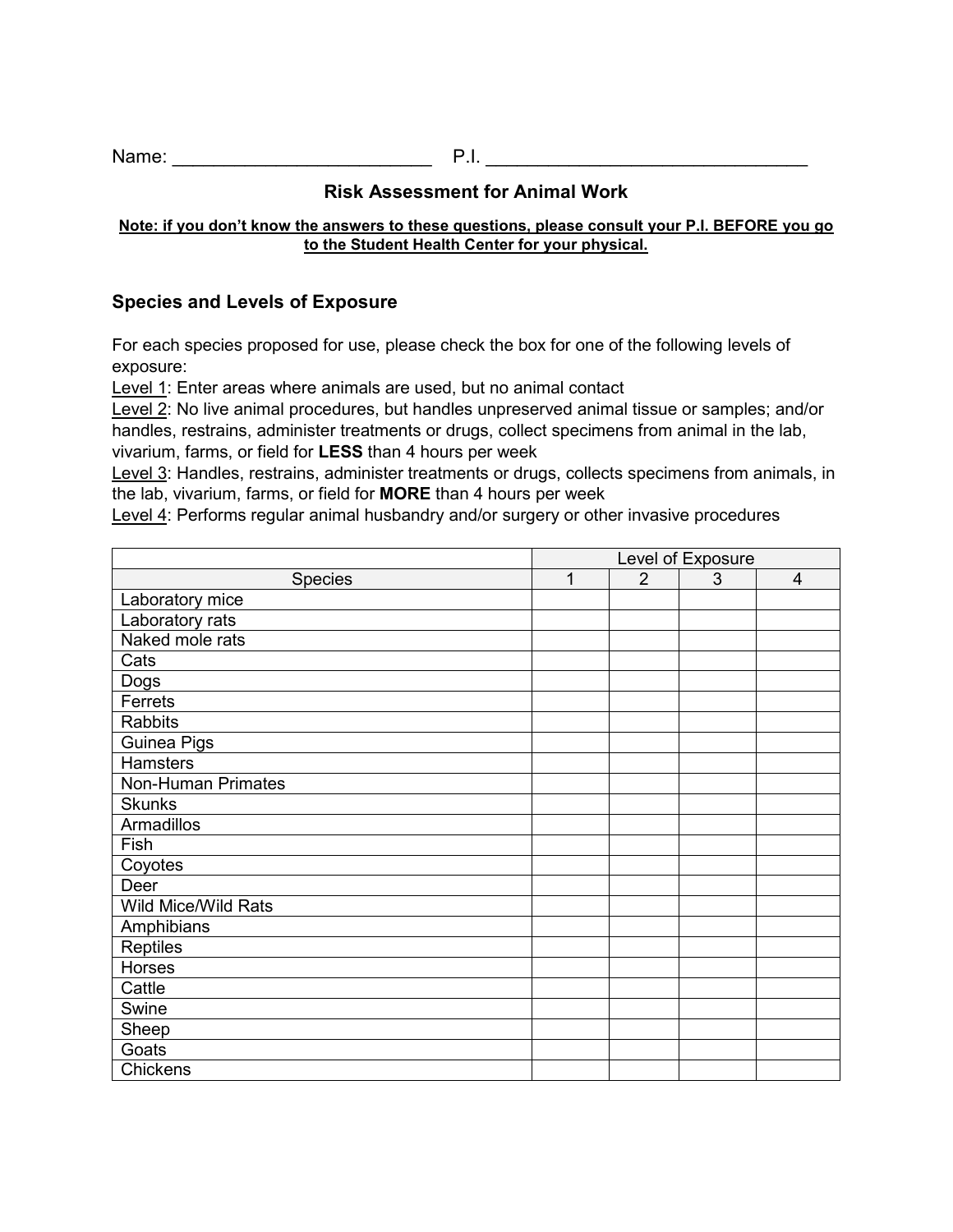# **Biological Hazard Exposure in Animal Work or Housing**

Agents administered to animals – Name agent

| Yeasts:<br><u> 1980 - Andrea Andrew Maria (b. 1980)</u> |  |  |
|---------------------------------------------------------|--|--|
| Molds:                                                  |  |  |
| Protozoa:                                               |  |  |

#### **Chemical Hazard Exposure in Animal Work or Housing** – check all items used

| Anesthetic gases              |
|-------------------------------|
| Compressed gases in tanks     |
| Controlled substances         |
| Toxins, Carcinogens, Mutagens |

### **Corrosives**

#### **Physical Hazards Exposure in Animal Work or Housing** – check all items encountered

- Repetitive motion
- **Excessive noise (communication within 2 feet distance requires shouting)**
- **Lifting in excess of 50 pounds**
- **\_\_\_\_\_** High temperatures and/or high humidity
- \_\_\_\_\_ Outdoor field collection/study/trapping work
- Ladder use
- \_\_\_\_\_ High temperature/high pressure devices
- Hand or electric tool use, grinding, chipping, sawing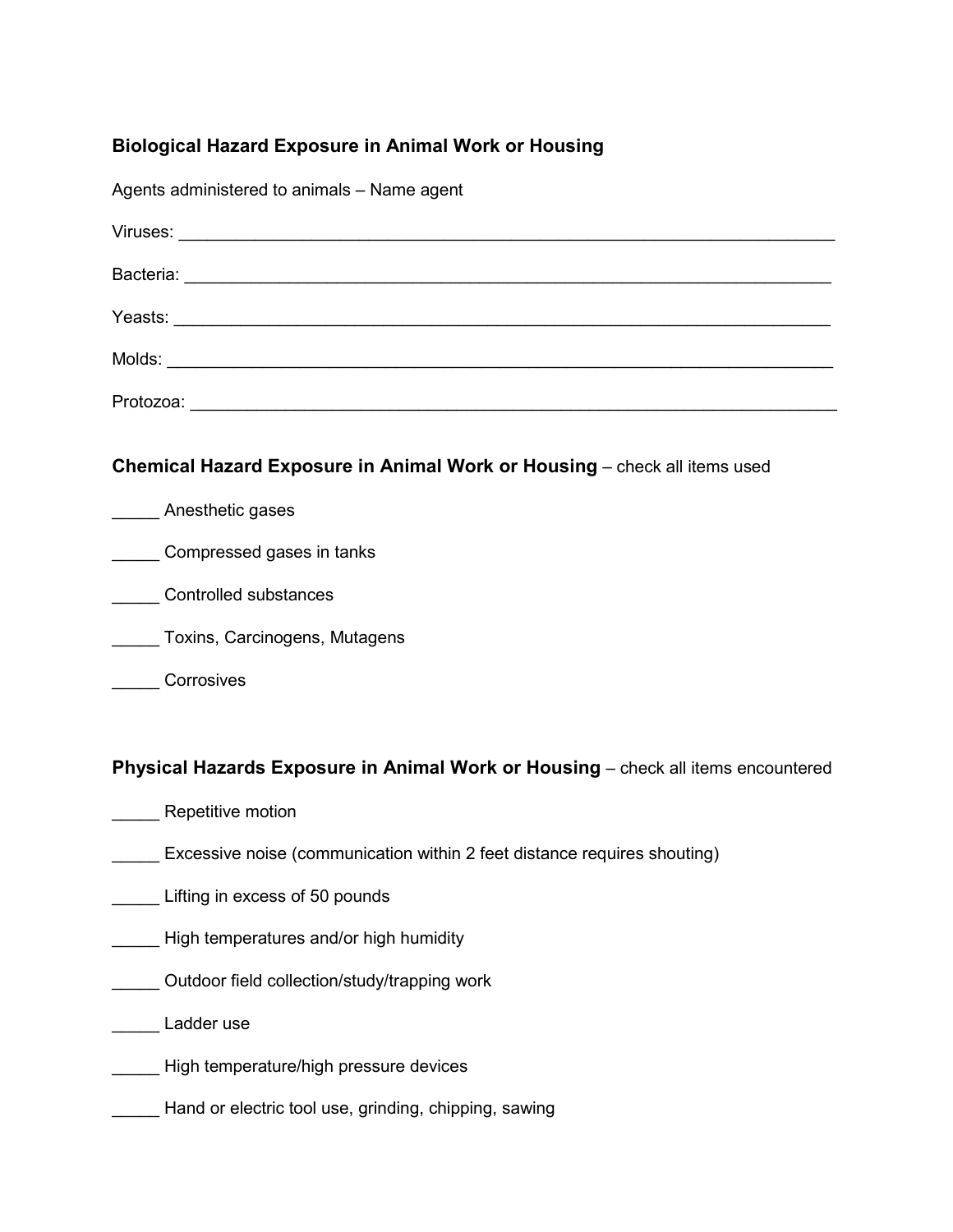# **Form B**

# **Medical History Form**

# **CONFIDENTIAL – Do Not Return to Lab Animal Program**

Instructions: Fill out the personal information below. When the form is completed, make an appointment with a medical care provider and take the form with you to the appointment.

Graduate and undergraduate students should make an appointment with Student Health Services for their physical.

Faculty, staff or visitors having significant contact with vertebrate animals may be seen at Student Health Services for this routine physical. A university account number can be used to cover the expense of the physical if provided to Student Health Services at the time of appointment. Alternatively, faculty, staff, or visitors can make an appointment with their primary physician and pay their normal co-pay.

| Last 4 digits of Dawg Tag: ____________________  Today's Date: __________________                                                                                                                                  |  |
|--------------------------------------------------------------------------------------------------------------------------------------------------------------------------------------------------------------------|--|
|                                                                                                                                                                                                                    |  |
| Position: ____ Faculty ____ Staff ____ Graduate Student ____ Undergraduate Student<br>Check one<br>Uisitor Cher Describe Contract Describe Contract District Order Describe Contract District Order District Order |  |
|                                                                                                                                                                                                                    |  |
|                                                                                                                                                                                                                    |  |
|                                                                                                                                                                                                                    |  |
| Do you have any of the following allergies?                                                                                                                                                                        |  |
| Note: Types of Reaction include hives, rash, difficulty breathing, and anaphylaxis<br>Drugs:                                                                                                                       |  |
| Penicillin<br>No Yes Type of Reaction: Network No. 2014                                                                                                                                                            |  |
| Sulfa                                                                                                                                                                                                              |  |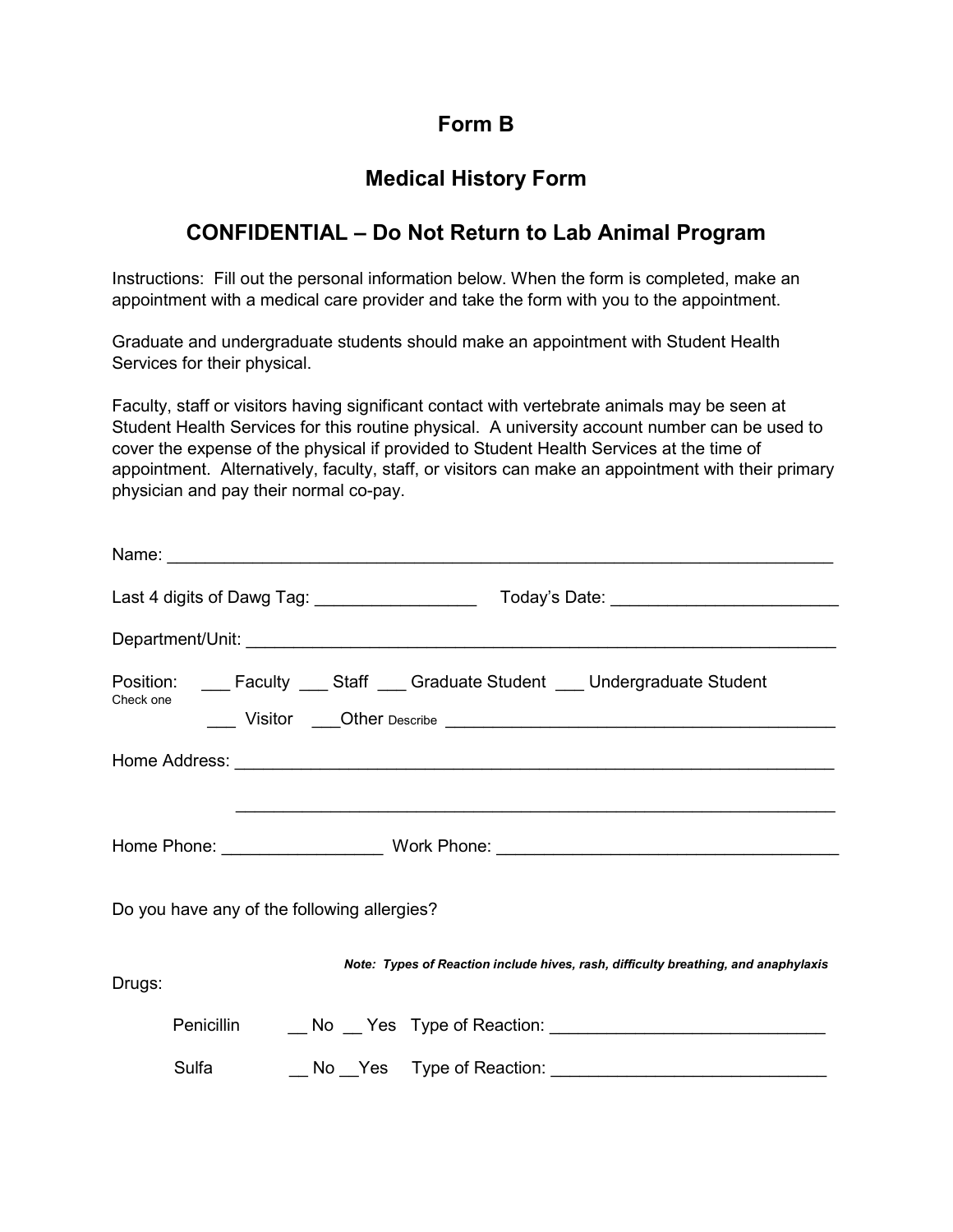| Environmental :                                                                  |  |                                                                 |         |  |
|----------------------------------------------------------------------------------|--|-----------------------------------------------------------------|---------|--|
| Pollen                                                                           |  |                                                                 |         |  |
| Animal Dander __ No __ Yes Type of Reaction: ___________________________________ |  |                                                                 |         |  |
| Stinging Insects __ No __ Yes Type of Reaction: ________________________________ |  |                                                                 |         |  |
| Latex                                                                            |  |                                                                 |         |  |
| Mold                                                                             |  |                                                                 |         |  |
| Food                                                                             |  | __ No __ Yes Type of Reaction: ________________________________ |         |  |
|                                                                                  |  |                                                                 |         |  |
| Do you have any of these chronic medical illnesses?                              |  |                                                                 |         |  |
| <b>High Blood Pressure</b><br>$Y = N$                                            |  | Angina                                                          | $Y = N$ |  |
| Asthma<br>$Y = N$                                                                |  | <b>Heart Disease</b>                                            | $Y = N$ |  |
| $Y_N$<br>Emphysema                                                               |  | <b>Diabetes</b>                                                 | $Y = N$ |  |
| Irritable Bowel Syndrome<br>$Y_N$                                                |  | <b>Hearing Problems</b>                                         | $Y = N$ |  |
| Tuberculosis<br>$Y = N$                                                          |  | <b>COPD</b>                                                     | $Y = N$ |  |
| Do you have any of these physical limitations?                                   |  |                                                                 |         |  |
| Back problems                                                                    |  |                                                                 |         |  |
| Tendon or joint problems                                                         |  |                                                                 |         |  |
| Shortness of breath on exertion                                                  |  |                                                                 |         |  |
| <b>Visual limitations</b>                                                        |  |                                                                 |         |  |
| Do you take daily medications?                                                   |  |                                                                 |         |  |
|                                                                                  |  | Dosage ______________________________                           |         |  |
|                                                                                  |  | Dosage _____________________________                            |         |  |